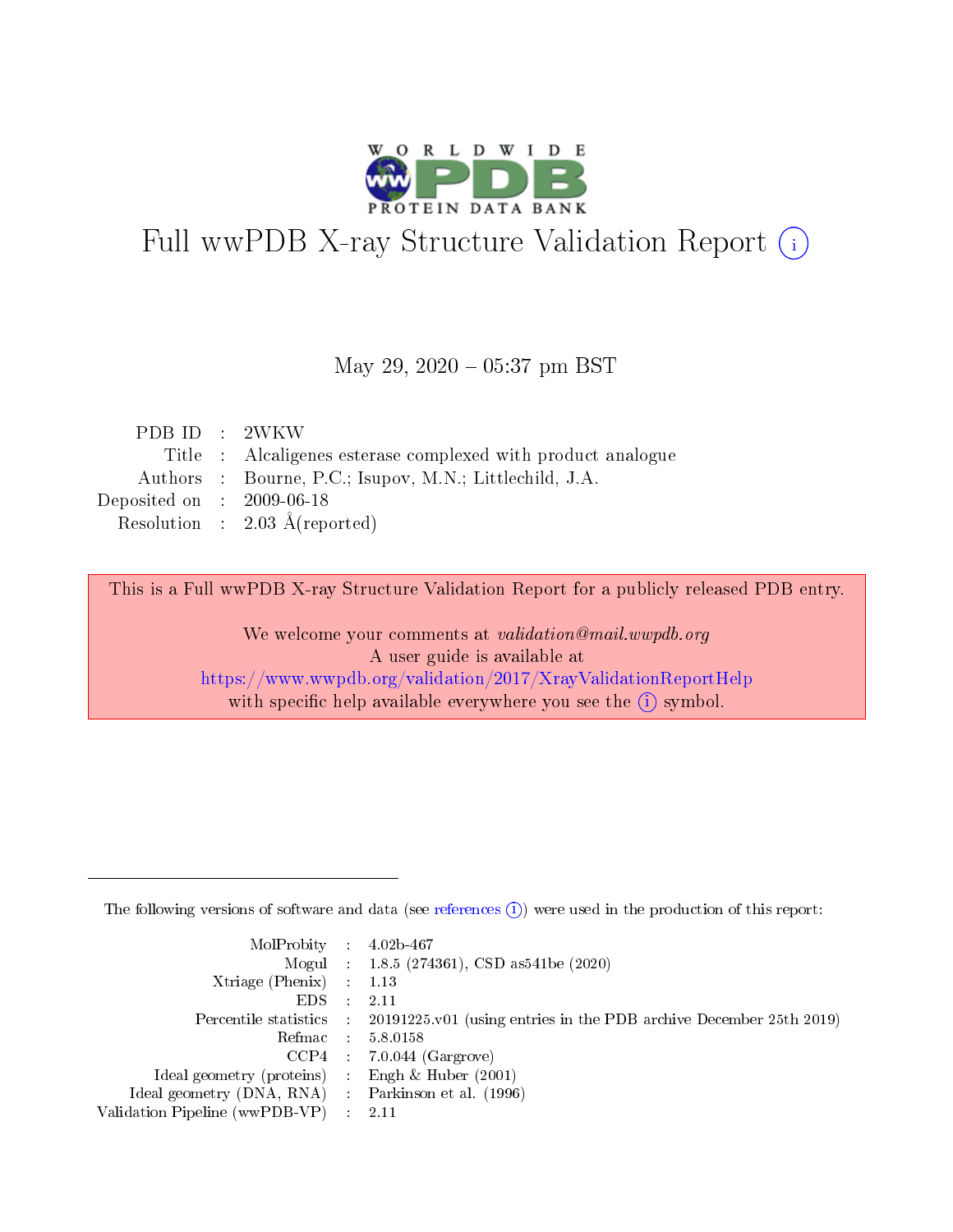# 1 [O](https://www.wwpdb.org/validation/2017/XrayValidationReportHelp#overall_quality)verall quality at a glance (i)

The following experimental techniques were used to determine the structure: X-RAY DIFFRACTION

The reported resolution of this entry is 2.03 Å.

Percentile scores (ranging between 0-100) for global validation metrics of the entry are shown in the following graphic. The table shows the number of entries on which the scores are based.



| Metric                | Whole archive<br>$(\#\mathrm{Entries})$ | Similar resolution<br>$(\#\text{Entries},\,\text{resolution}\,\,\text{range}(\textup{\AA}))$ |
|-----------------------|-----------------------------------------|----------------------------------------------------------------------------------------------|
| $R_{free}$            | 130704                                  | $10434(2.04-2.00)$                                                                           |
| Clashscore            | 141614                                  | $11643(2.04-2.00)$                                                                           |
| Ramachandran outliers | 138981                                  | $11493(2.04-2.00)$                                                                           |
| Sidechain outliers    | 138945                                  | $11492(2.04-2.00)$                                                                           |
| RSRZ outliers         | 127900                                  | $10220(2.04-2.00)$                                                                           |

The table below summarises the geometric issues observed across the polymeric chains and their fit to the electron density. The red, orange, yellow and green segments on the lower bar indicate the fraction of residues that contain outliers for  $>=3, 2, 1$  and 0 types of geometric quality criteria respectively. A grey segment represents the fraction of residues that are not modelled. The numeric value for each fraction is indicated below the corresponding segment, with a dot representing fractions <=5% The upper red bar (where present) indicates the fraction of residues that have poor fit to the electron density. The numeric value is given above the bar.

| Mol | Chain <sup>1</sup> | $^+$ Length   | Quality of chain |    |  |
|-----|--------------------|---------------|------------------|----|--|
|     |                    | ววจ<br>ن کے ز | 3%<br>91%        | 5% |  |
|     |                    | ววง<br>) 40   | 4%<br>90%        | 5% |  |

The following table lists non-polymeric compounds, carbohydrate monomers and non-standard residues in protein, DNA, RNA chains that are outliers for geometric or electron-density-fit criteria:

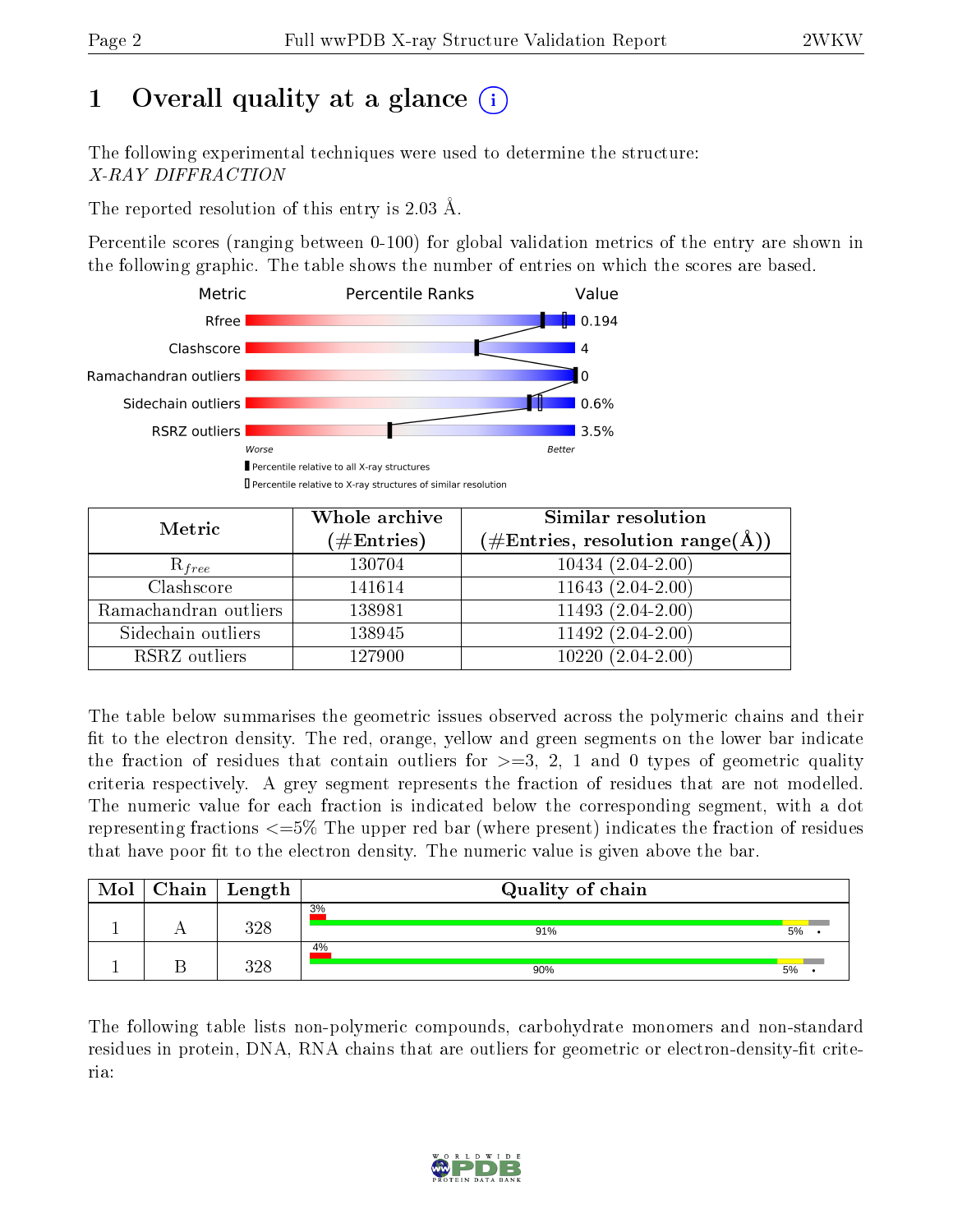| Mol |  |      |  | Type   Chain   Res   Chirality   Geometry   Clashes   Electron density |
|-----|--|------|--|------------------------------------------------------------------------|
|     |  | 1325 |  |                                                                        |
|     |  | 1324 |  |                                                                        |

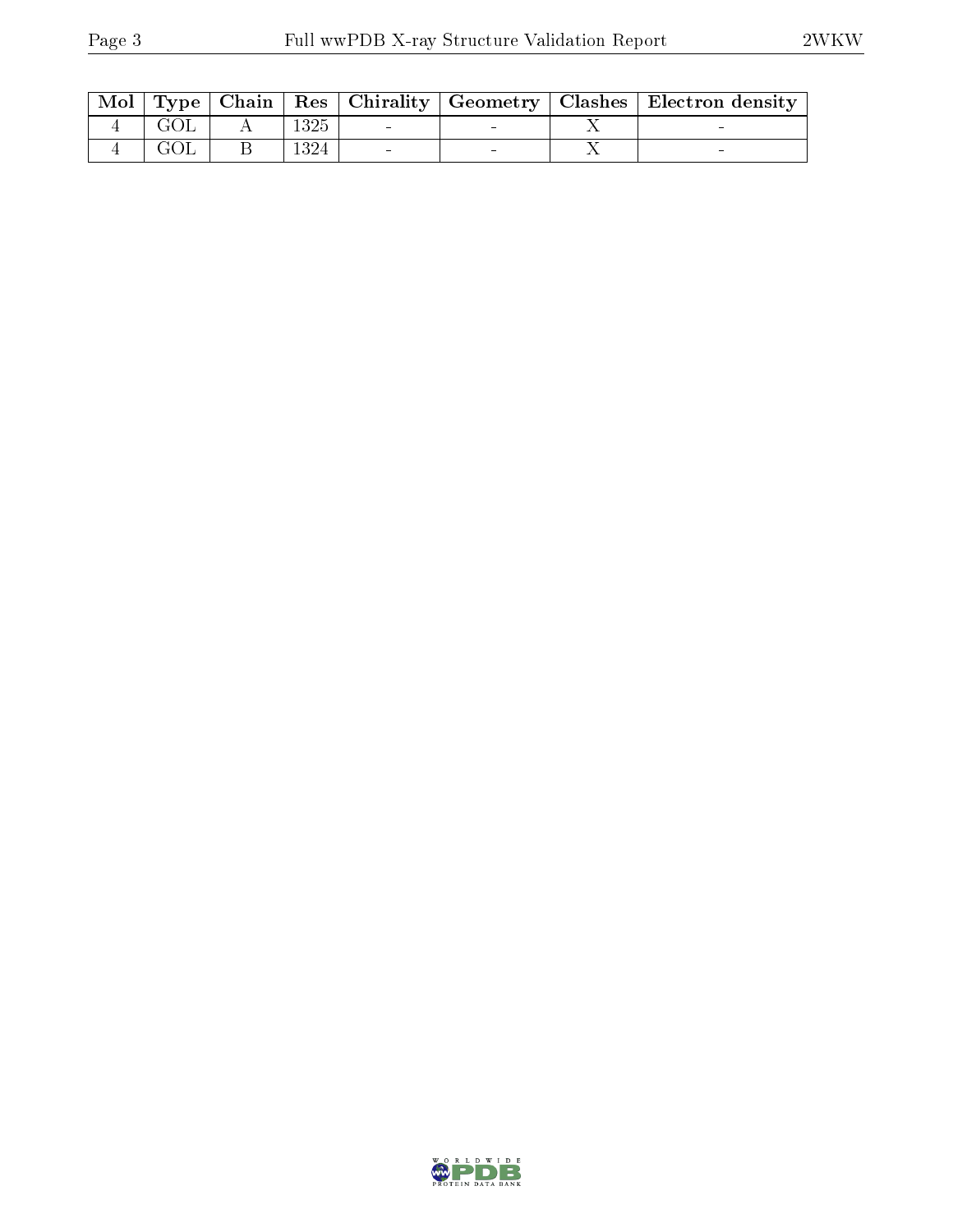# 2 Entry composition (i)

There are 5 unique types of molecules in this entry. The entry contains 5743 atoms, of which 0 are hydrogens and 0 are deuteriums.

In the tables below, the ZeroOcc column contains the number of atoms modelled with zero occupancy, the AltConf column contains the number of residues with at least one atom in alternate conformation and the Trace column contains the number of residues modelled with at most 2 atoms.

• Molecule 1 is a protein called CARBOXYLESTERASE.

| Mol | Chain   Residues | Atoms         |                 |            |            | $\rm ZeroOcc \mid AltConf \mid Trace$ |    |  |
|-----|------------------|---------------|-----------------|------------|------------|---------------------------------------|----|--|
|     | 315              | Total<br>2464 | C N<br>1578 420 |            | - 451 - 15 |                                       | 10 |  |
|     | 315              | Total<br>2468 | 1579            | - N<br>424 | 451        | 14                                    |    |  |

 Molecule 2 is [(2S)-4-methyl-3-oxo-2,3,4,5-tetrahydro-1H-1,4-benzodiazepin-2-yl]acetic acid (three-letter code: W22) (formula:  $C_{12}H_{14}N_2O_3$ ).



|  | Mol   Chain   Residues | <b>Atoms</b>                     | $ZeroOcc \mid AltConf \mid$ |
|--|------------------------|----------------------------------|-----------------------------|
|  |                        | Total C N O<br>$17 \t12 \t2 \t3$ |                             |
|  |                        | Total C N O<br>$12 \t 2 \t 3$    |                             |

• Molecule 3 is SULFATE ION (three-letter code: SO4) (formula:  $O_4S$ ).

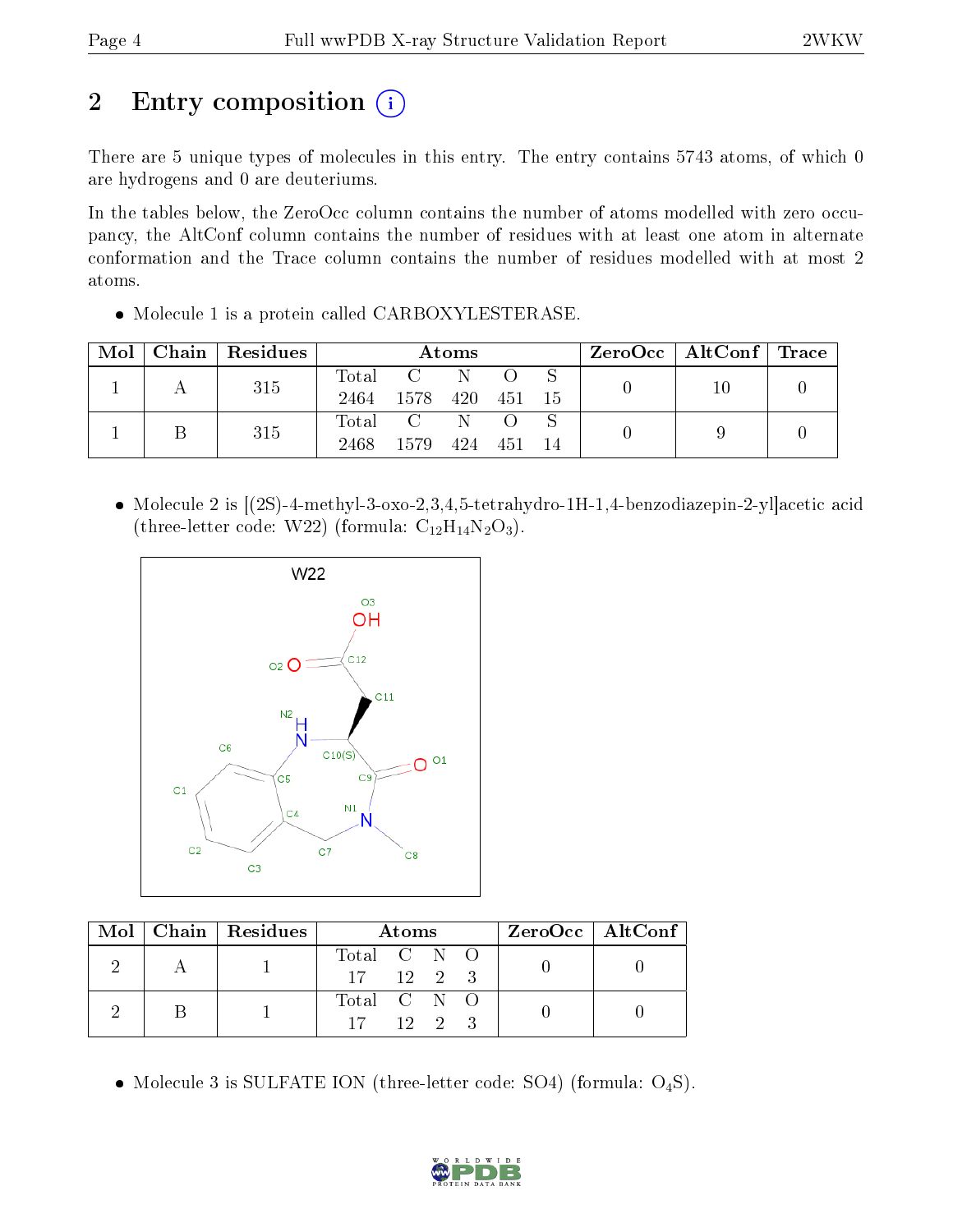

| Mol | $\overline{\text{Chain}}$ | Residues     | Atoms                                                                      | ZeroOcc        | AltConf          |
|-----|---------------------------|--------------|----------------------------------------------------------------------------|----------------|------------------|
| 3   | A                         | $\mathbf{1}$ | S<br>Total<br>$\cup$<br>5<br>$\mathbf{1}$<br>4                             | $\overline{0}$ | $\left( \right)$ |
| 3   | А                         | $\mathbf{1}$ | S<br>Total<br>O<br>$\overline{5}$<br>$\mathbf 1$<br>4                      | $\overline{0}$ | $\left( \right)$ |
| 3   | А                         | $\mathbf{1}$ | S<br>Total<br>$\Omega$<br>$\overline{5}$<br>$\mathbf{1}$<br>$\overline{4}$ | $\overline{0}$ | $\left( \right)$ |
| 3   | А                         | $\mathbf{1}$ | S<br>Total<br>Ω<br>$\overline{5}$<br>$\mathbf 1$<br>4                      | $\overline{0}$ | $\left( \right)$ |
| 3   | B                         | $\mathbf 1$  | S<br>Total<br>O<br>$\overline{5}$<br>$\mathbf 1$<br>4                      | $\overline{0}$ | 0                |
| 3   | B                         | $\mathbf{1}$ | S<br>Total<br>O<br>5<br>$\mathbf{1}$<br>4                                  | $\overline{0}$ | $\left( \right)$ |
| 3   | B                         | 1            | S<br>Total<br>$\Omega$<br>5<br>1<br>4                                      | 0              |                  |

 $\bullet$  Molecule 4 is GLYCEROL (three-letter code: GOL) (formula:  $\rm{C_3H_8O_3}).$ 

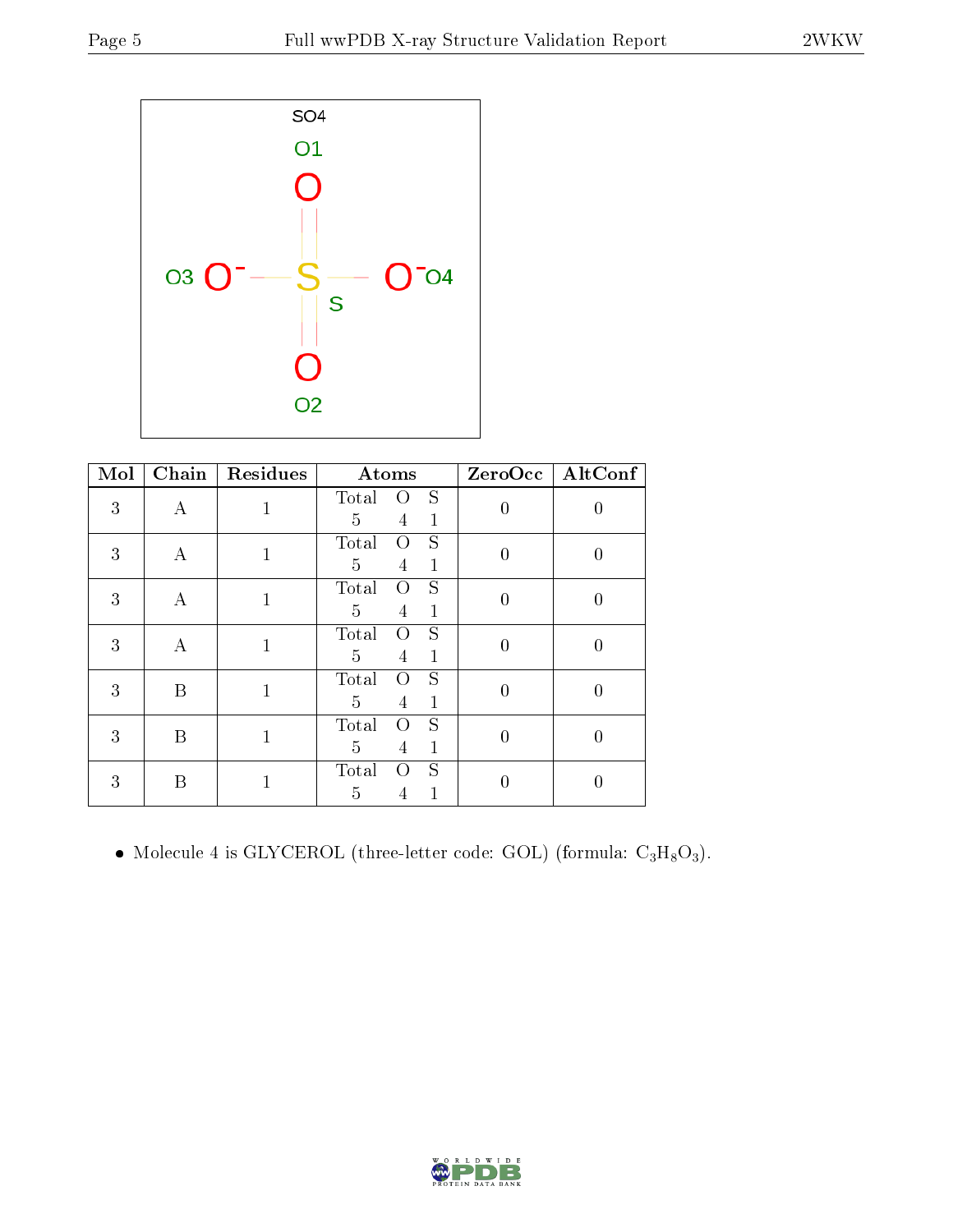

| Mol            | $\overline{\text{Chain}}$ | Residues     | Atoms                                                     |                | $ZeroOcc$ $\fbox{AltConf}$ |
|----------------|---------------------------|--------------|-----------------------------------------------------------|----------------|----------------------------|
| 4              | A                         | $\mathbf{1}$ | Total<br>$\rm C$<br>$\Omega$<br>$6\phantom{.}6$<br>3<br>3 | $\overline{0}$ | $\left( \right)$           |
| 4              | А                         | $\mathbf{1}$ | Total<br>C<br>Ω<br>$6\phantom{.}6$<br>3<br>3              | $\theta$       | 0                          |
| 4              | А                         | $\mathbf{1}$ | Total<br>C<br>$\Omega$<br>$6\phantom{.}6$<br>3<br>3       | $\overline{0}$ | 0                          |
| $\overline{4}$ | А                         | $\mathbf{1}$ | Total<br>C<br>$\Omega$<br>$6\phantom{.}6$<br>3<br>3       | $\overline{0}$ | 0                          |
| 4              | B                         | $\mathbf 1$  | Total<br>$\rm C$<br>$\Omega$<br>6<br>3<br>3               | $\overline{0}$ | $\left( \right)$           |
| 4              | B                         | 1            | Total<br>C<br>$\Omega$<br>$6\phantom{.}6$<br>3<br>3       | $\theta$       | $\left( \right)$           |
|                | B                         | 1            | Total<br>C<br>Ω<br>6<br>3<br>3                            | 0              |                            |

• Molecule 5 is water.

|                | $Mol$   Chain   Residues | Atoms               | $ZeroOcc \mid AltConf \mid$ |
|----------------|--------------------------|---------------------|-----------------------------|
| $\overline{a}$ | 363                      | Total<br>363<br>363 |                             |
| h              | 337                      | Total<br>337<br>337 |                             |

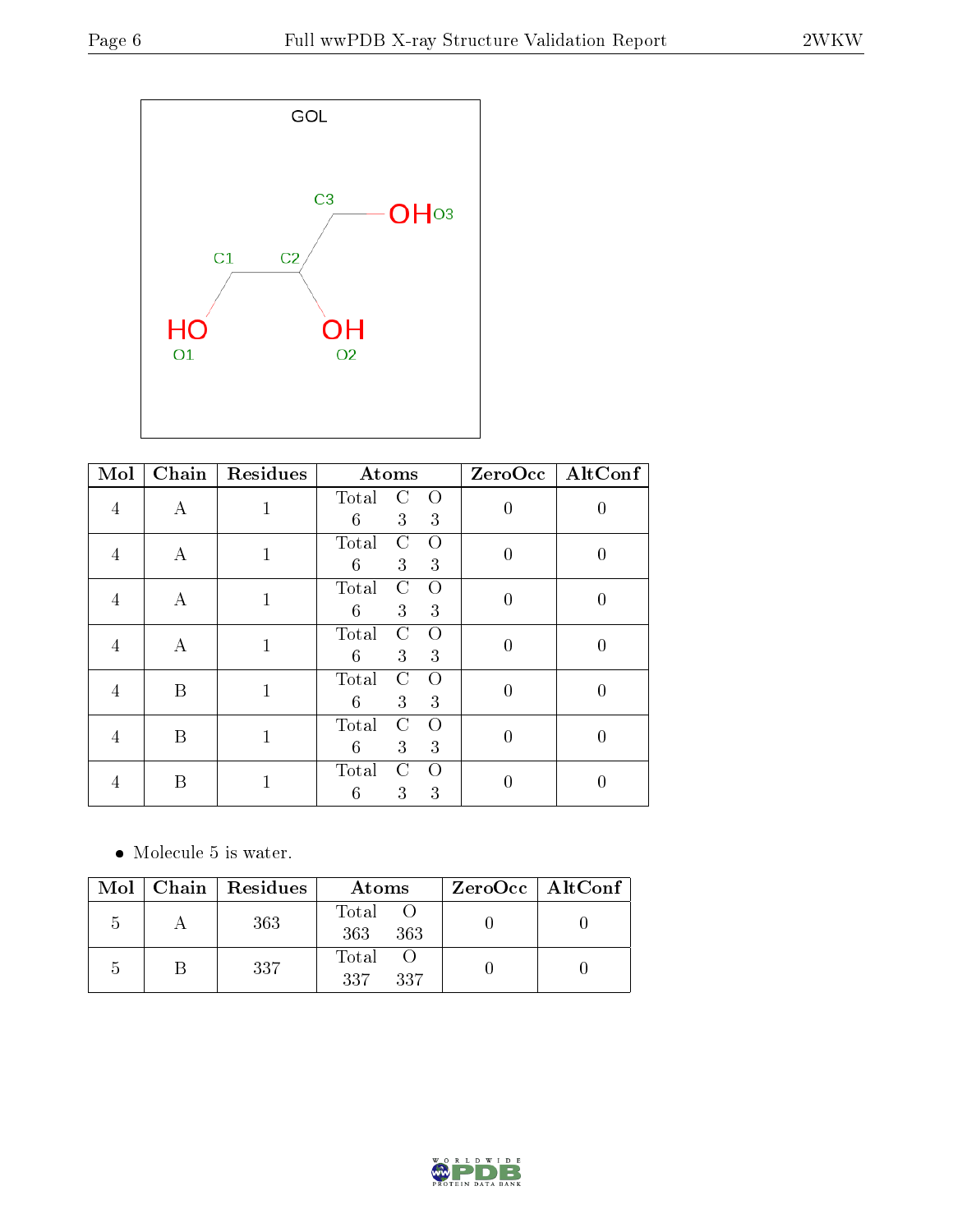# 3 Residue-property plots  $(i)$

These plots are drawn for all protein, RNA and DNA chains in the entry. The first graphic for a chain summarises the proportions of the various outlier classes displayed in the second graphic. The second graphic shows the sequence view annotated by issues in geometry and electron density. Residues are color-coded according to the number of geometric quality criteria for which they contain at least one outlier: green  $= 0$ , yellow  $= 1$ , orange  $= 2$  and red  $= 3$  or more. A red dot above a residue indicates a poor fit to the electron density (RSRZ  $> 2$ ). Stretches of 2 or more consecutive residues without any outlier are shown as a green connector. Residues present in the sample, but not in the model, are shown in grey.



• Molecule 1: CARBOXYLESTERASE

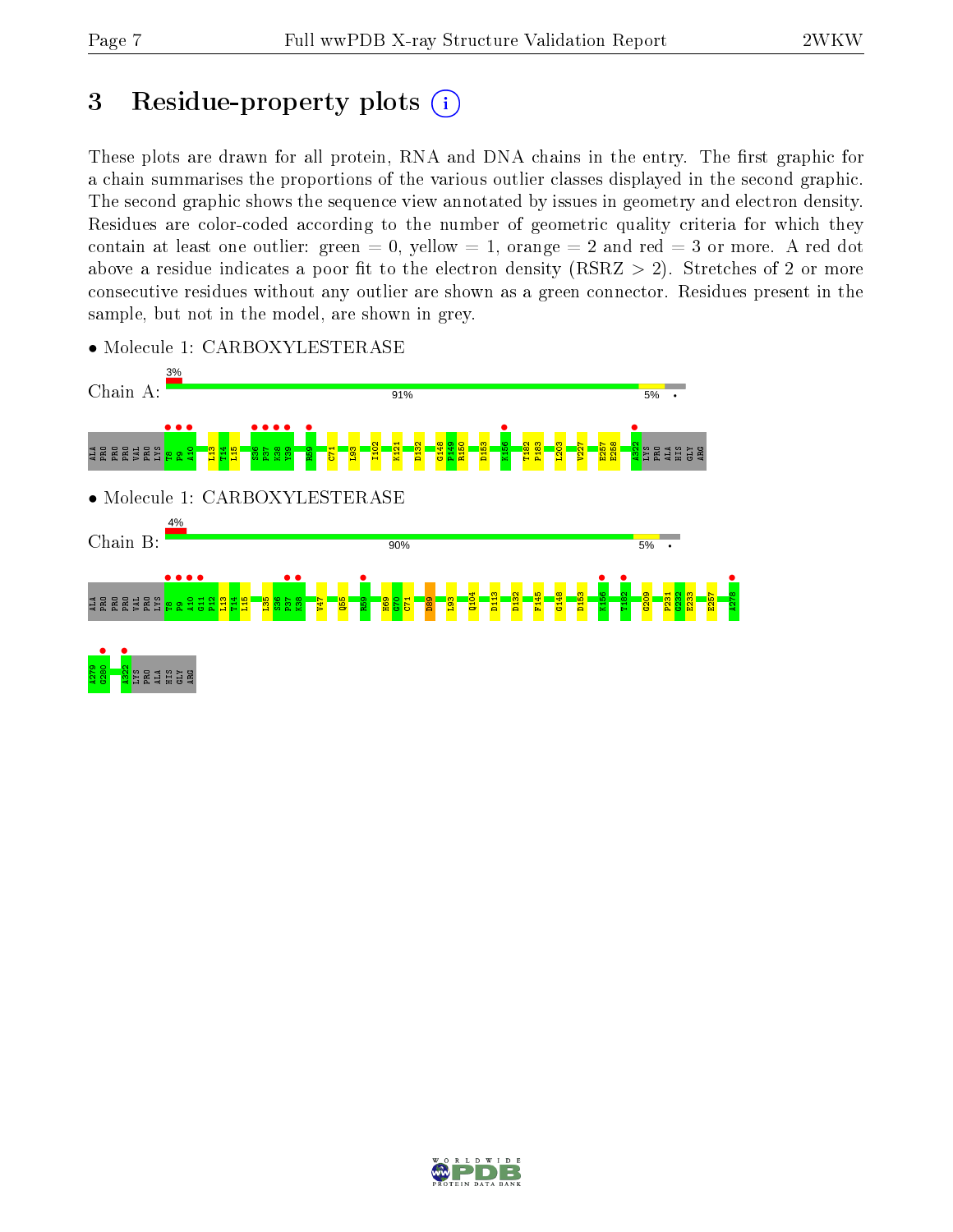## 4 Data and refinement statistics  $(i)$

| Property                                                             | Value                                                   | Source                       |
|----------------------------------------------------------------------|---------------------------------------------------------|------------------------------|
| Space group                                                          | P 21 21 21                                              | Depositor                    |
| Cell constants                                                       | $57.60\text{\AA}$ $115.81\text{\AA}$ $131.14\text{\AA}$ | Depositor                    |
| a, b, c, $\alpha$ , $\beta$ , $\gamma$                               | $90.00^{\circ}$<br>$90.00^\circ$<br>$90.00^\circ$       |                              |
| Resolution $(A)$                                                     | 19.50<br>2.03<br>$\frac{1}{2}$                          | Depositor                    |
|                                                                      | 19.49<br>$-2.03$                                        | <b>EDS</b>                   |
| % Data completeness                                                  | $100.0 (19.50-2.03)$                                    | Depositor                    |
| (in resolution range)                                                | 99.9 (19.49-2.03)                                       | <b>EDS</b>                   |
| $R_{merge}$                                                          | 0.08                                                    | Depositor                    |
| $R_{sym}$                                                            | (Not available)                                         | Depositor                    |
| $\langle I/\sigma(I) \rangle^{-1}$                                   | $4.22$ (at 2.02Å)                                       | $\overline{\text{X}}$ triage |
| Refinement program                                                   | <b>REFMAC 5.5.0088</b>                                  | Depositor                    |
|                                                                      | $0.155$ , $0.194$                                       | Depositor                    |
| $R, R_{free}$                                                        | $0.157$ ,<br>0.194                                      | DCC                          |
| $R_{free}$ test set                                                  | 2910 reflections $(5.07\%)$                             | wwPDB-VP                     |
| Wilson B-factor $(A^2)$                                              | 21.2                                                    | Xtriage                      |
| Anisotropy                                                           | 1.090                                                   | Xtriage                      |
| Bulk solvent $k_{sol}(e/\mathring{A}^3)$ , $B_{sol}(\mathring{A}^2)$ | 0.38, 64.9                                              | <b>EDS</b>                   |
| $L$ -test for twinning <sup>2</sup>                                  | $\overline{< L >$ = 0.50, $\overline{< L^2>}$ = 0.33    | Xtriage                      |
| Estimated twinning fraction                                          | No twinning to report.                                  | Xtriage                      |
| $F_o, F_c$ correlation                                               | 0.97                                                    | <b>EDS</b>                   |
| Total number of atoms                                                | 5743                                                    | wwPDB-VP                     |
| Average B, all atoms $(A^2)$                                         | 27.0                                                    | wwPDB-VP                     |

Xtriage's analysis on translational NCS is as follows: The largest off-origin peak in the Patterson function is  $5.29\%$  of the height of the origin peak. No significant pseudotranslation is detected.

<sup>&</sup>lt;sup>2</sup>Theoretical values of  $\langle |L| \rangle$ ,  $\langle L^2 \rangle$  for acentric reflections are 0.5, 0.333 respectively for untwinned datasets, and 0.375, 0.2 for perfectly twinned datasets.



<span id="page-7-1"></span><span id="page-7-0"></span><sup>1</sup> Intensities estimated from amplitudes.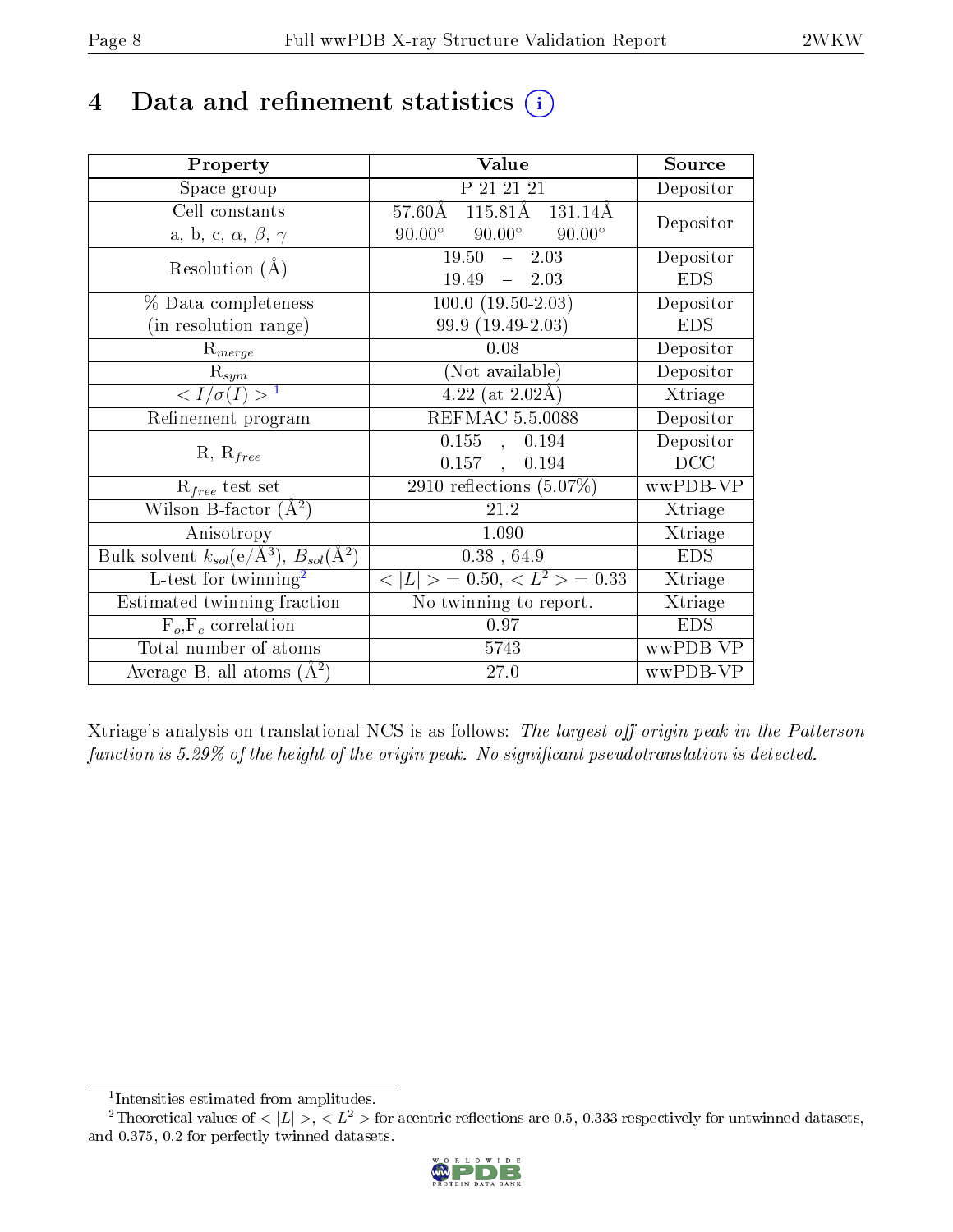# 5 Model quality  $(i)$

## 5.1 Standard geometry (i)

Bond lengths and bond angles in the following residue types are not validated in this section: GOL, W22, SO4

The Z score for a bond length (or angle) is the number of standard deviations the observed value is removed from the expected value. A bond length (or angle) with  $|Z| > 5$  is considered an outlier worth inspection. RMSZ is the root-mean-square of all Z scores of the bond lengths (or angles).

| Mol | Chain |             | Bond lengths | Bond angles |             |  |
|-----|-------|-------------|--------------|-------------|-------------|--|
|     |       | <b>RMSZ</b> | $\# Z  > 5$  | RMSZ        | # $ Z  > 5$ |  |
|     |       | 0.59        | 0/2561       | 0.59        | 0/3490      |  |
|     | R     | 0.57        | 0/2562       | 0.58        | 0/3490      |  |
| AΠ  | A 11  | 0.58        | 0/5123       | 0.58        | 0 /6980     |  |

Chiral center outliers are detected by calculating the chiral volume of a chiral center and verifying if the center is modelled as a planar moiety or with the opposite hand.A planarity outlier is detected by checking planarity of atoms in a peptide group, atoms in a mainchain group or atoms of a sidechain that are expected to be planar.

|  | $\mid$ Mol $\mid$ Chain $\mid$ #Chirality outliers $\mid$ #Planarity outliers $\mid$ |
|--|--------------------------------------------------------------------------------------|
|  |                                                                                      |

There are no bond length outliers.

There are no bond angle outliers.

There are no chirality outliers.

All (1) planarity outliers are listed below:

| $\blacksquare$ Mol $\vert$ Chain $\vert$ Res $\vert$ Type $\vert$ Group |     |     |         |
|-------------------------------------------------------------------------|-----|-----|---------|
|                                                                         | 102 | H F | Peptide |

### $5.2$  Too-close contacts  $\overline{()}$

In the following table, the Non-H and H(model) columns list the number of non-hydrogen atoms and hydrogen atoms in the chain respectively. The H(added) column lists the number of hydrogen atoms added and optimized by MolProbity. The Clashes column lists the number of clashes within the asymmetric unit, whereas Symm-Clashes lists symmetry related clashes.

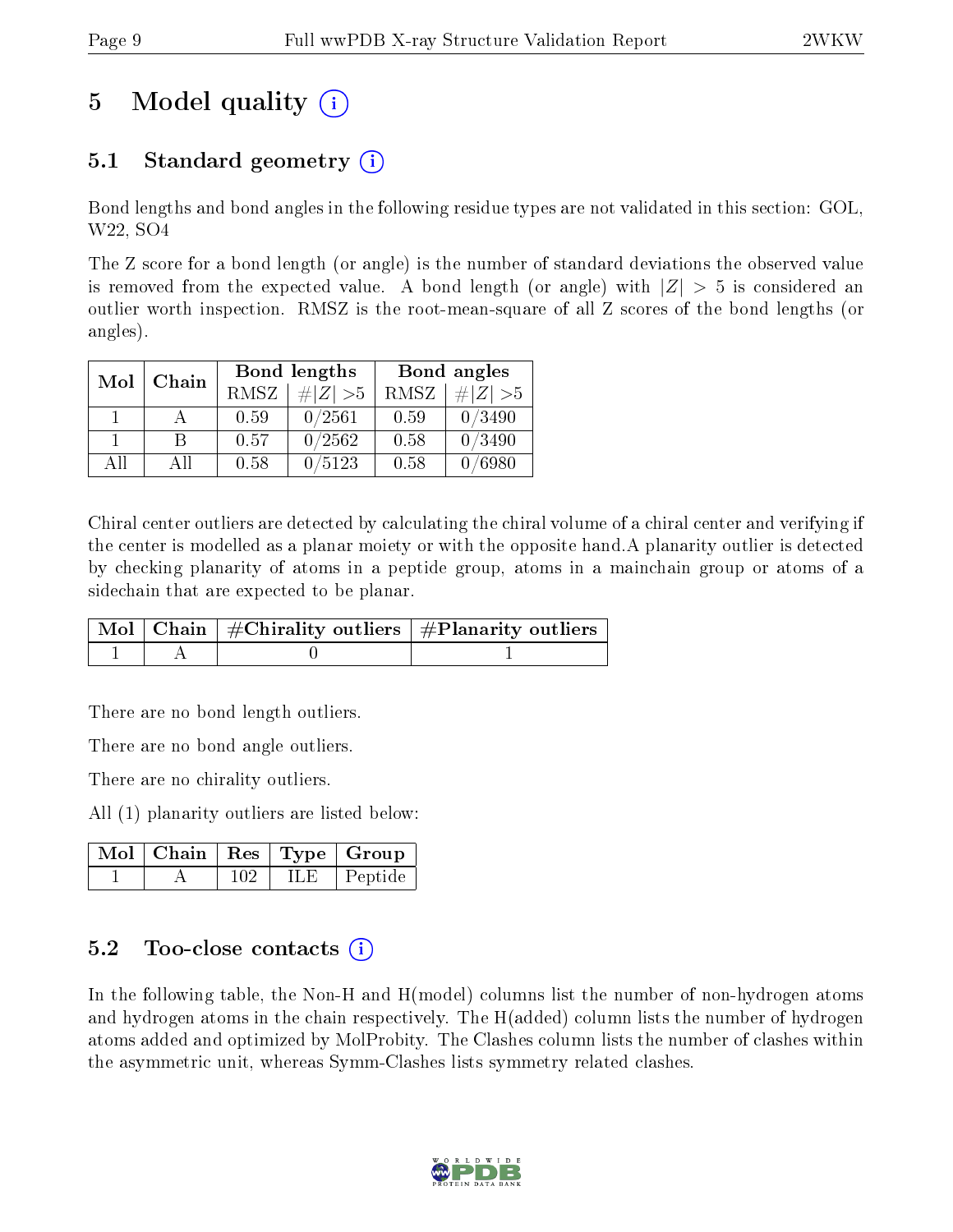| Mol | Chain | $\bf Non-H$ | H (model) | H(added) | <b>Clashes</b> | <b>Symm-Clashes</b> |
|-----|-------|-------------|-----------|----------|----------------|---------------------|
|     | А     | 2464        |           | 2461     | 14             |                     |
|     | В     | 2468        |           | 2463     | 24             |                     |
| 2   | А     |             |           | 13       | U              |                     |
| 2   | В     | 17          |           | 13       | 2              |                     |
| 3   | А     | 20          |           |          | O              |                     |
| 3   | B     | 15          |           |          |                |                     |
| 4   | А     | 24          |           | 32       | 5              |                     |
| 4   | B     | 18          |           | 24       | 5              |                     |
| 5   | А     | 363         |           |          |                |                     |
| 5   | B     | 337         |           |          | 3              |                     |
| AII | Аll   | 5743        |           | 5006     | 36             |                     |

The all-atom clashscore is defined as the number of clashes found per 1000 atoms (including hydrogen atoms). The all-atom clashscore for this structure is 4.

All (36) close contacts within the same asymmetric unit are listed below, sorted by their clash magnitude.

| Atom-1                         | Atom-2                        | Interatomic       | Clash         |
|--------------------------------|-------------------------------|-------------------|---------------|
|                                |                               | distance $(A)$    | overlap $(A)$ |
| $1:B:89[A]\overline{.ASP:OD1}$ | 5:B:2123:HOH:O                | 1.76              | 1.00          |
| 1:B:257:GLU:H                  | 4:B:1324:GOL:H11              | 1.35              | 0.91          |
| 1:A:257:GLU:H                  | 4:A:1325:GOL:H32              | $\overline{1.36}$ | 0.88          |
| 1:B:13:LEU:HD21                | 1:B:93[B]:LEU:HD23            | $\overline{1.59}$ | 0.82          |
| 1:B:15:LEU:HD21                | 1:B:93[B]:LEU:HD21            | 1.60              | 0.81          |
| 1:A:257:GLU:N                  | 4:A:1325:GOL:H32              | 1.98              | 0.78          |
| $1:B:\overline{257:GLU:N}$     | $4:B:132\overline{4:GOL:H11}$ | 2.00              | 0.76          |
| 1:A:257:GLU:HB2                | 4:A:1325:GOL:H31              | 1.67              | 0.76          |
| 1:B:89[B]:ASP:OD2              | 5:B:2124:HOH:O                | 2.07              | 0.72          |
| $1:B:\overline{55:GLN:HE21}$   | 1:B:93[A]:LEU:HDI1            | $\overline{1.55}$ | 0.71          |
| 1:B:55:GLN:NE2                 | $1:B:93[A]:$ LEU:HD11         | 2.08              | 0.68          |
| 1: B: 15: LEU: CD2             | 1:B:93[B]:LEU:HD21            | 2.26              | 0.63          |
| 1:B:47:VAL:HG11                | 1:B:113:ASP:HB2               | 1.83              | 0.59          |
| 1:B:55:GLN:NE2                 | 1:B:93[A]:LEU:CD1             | 2.67              | 0.58          |
| 1:B:13:LEU:HD11                | 1:B:93[B]:LEU:HG              | 1.87              | 0.57          |
| $1:$ A:15:LEU:HD21             | 1:A:93[B]:LEU:HD21            | 1.86              | 0.57          |
| 1:A:150:ARG:NE                 | 5:A:2204:HOH:O                | 2.39              | 0.52          |
| 1:B:257:GLU:HB2                | 4:B:1324:GOL:CI               | 2.42              | $0.50\,$      |
| 1:A:257:GLU:H                  | 4:A:1325:GOL:C3               | 2.18              | 0.50          |
| 1:B:148:GLY:HA3                | 1:B:153:ASP:O                 | 2.12              | 0.50          |
| 1:B:257:GLU:HB2                | 4:B:1324:GOL:H12              | 1.97              | 0.47          |
| 1:B:233:GLU:HG2                | 5: B: 2257: HOH:O             | $2.15\,$          | 0.46          |
| 1:A:132[A]:ASP:OD1             | 1:B:35:LEU:HD12               | 2.16              | 0.46          |
| 1: A:148: GLY: HA3             | 1:A:153:ASP:O                 | $\overline{2.16}$ | 0.45          |

Continued on next page...

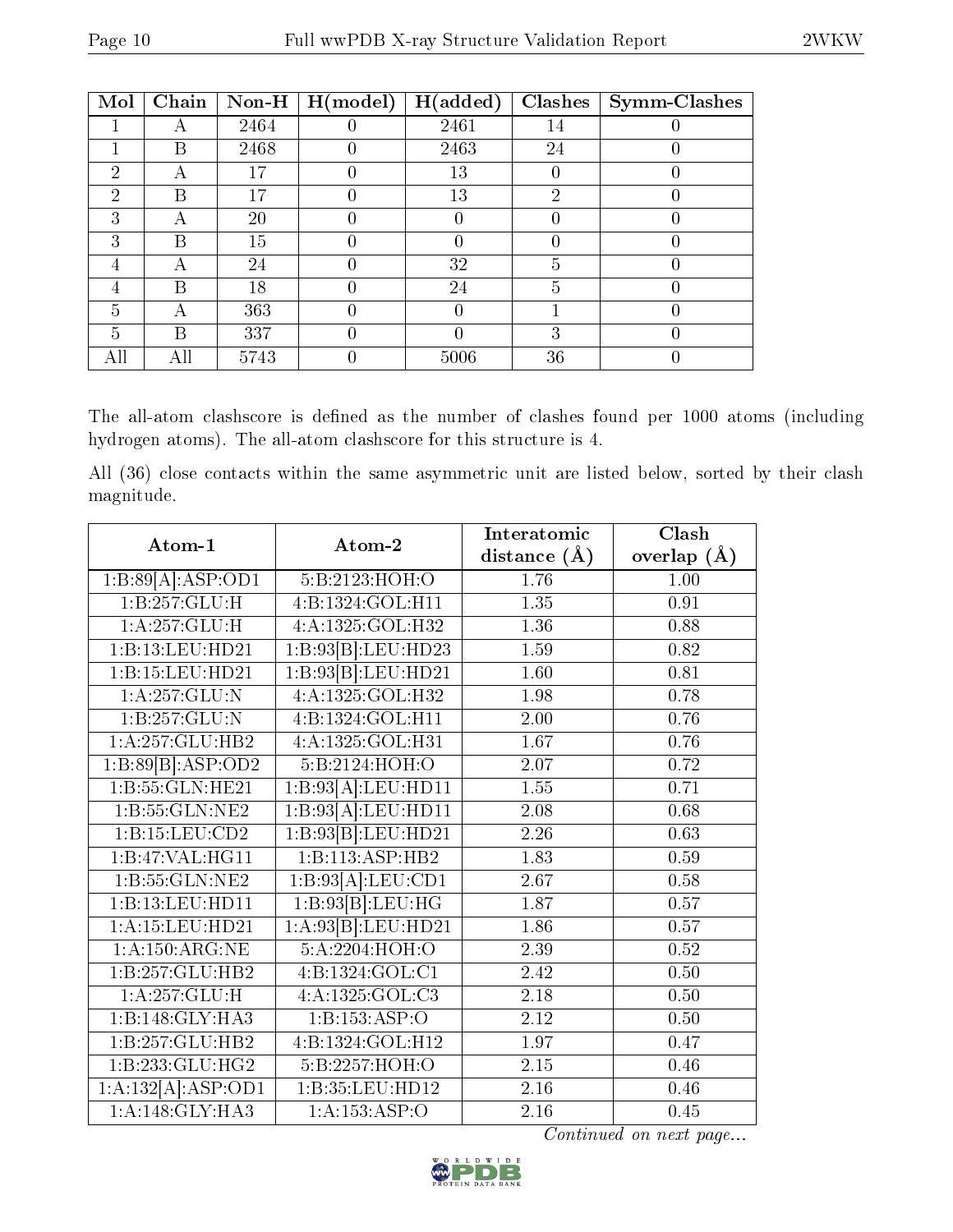| Continued from previous page |                      |                               |                          |  |  |  |  |  |  |  |
|------------------------------|----------------------|-------------------------------|--------------------------|--|--|--|--|--|--|--|
| Atom-1                       | Atom-2               | Interatomic<br>distance $(A)$ | Clash<br>overlap $(\AA)$ |  |  |  |  |  |  |  |
| 1:A:121:LYS:HE2              | 1:B:132[B]:ASP:OD1   | 2.17                          | 0.44                     |  |  |  |  |  |  |  |
| 1:B:13:LEU:HD21              | 1:B:93[B]:LEU:CD2    | 2.40                          | 0.44                     |  |  |  |  |  |  |  |
| 1:B:209:GLY:HA3              | 1:B:231:PRO:HB3      | 2.02                          | 0.42                     |  |  |  |  |  |  |  |
| 1:B:145:PHE:HE1              | 2: B: 577: W22: H71C | 1.85                          | 0.42                     |  |  |  |  |  |  |  |
| 1: A: 182: THR: HA           | 1: A: 183: PRO: C    | 2.40                          | 0.42                     |  |  |  |  |  |  |  |
| 1: B:69: HIS: CE1            | 1:B:104:GLN:HG3      | 2.56                          | 0.41                     |  |  |  |  |  |  |  |
| 1:B:145:PHE:CE1              | 2: B: 577: W22: H71C | 2.56                          | 0.41                     |  |  |  |  |  |  |  |
| 1: A:13:LEU:HD21             | 1:A:93[B].LEU:HD23   | 2.03                          | 0.41                     |  |  |  |  |  |  |  |
| 1:B:257:GLU:H                | 4:B:1324:GOL:H31     | 1.84                          | 0.41                     |  |  |  |  |  |  |  |
| 1:A:203:LEU:HA               | 1: A:227: VAL:O      | 2.20                          | 0.41                     |  |  |  |  |  |  |  |
| 1:A:257:GLU:H                | 4:A:1325:GOL:H12     | 1.86                          | 0.41                     |  |  |  |  |  |  |  |

There are no symmetry-related clashes.

### 5.3 Torsion angles (i)

#### 5.3.1 Protein backbone  $(i)$

In the following table, the Percentiles column shows the percent Ramachandran outliers of the chain as a percentile score with respect to all X-ray entries followed by that with respect to entries of similar resolution.

The Analysed column shows the number of residues for which the backbone conformation was analysed, and the total number of residues.

| Mol | Chain | Analysed                      | Favoured     |          | Allowed   Outliers | Percentiles         |                    |
|-----|-------|-------------------------------|--------------|----------|--------------------|---------------------|--------------------|
|     |       | $323/328$ (98\%)              | $ 315(98\%)$ | $8(2\%)$ |                    | $\vert$ 100 $\vert$ | $\parallel$ 100    |
|     |       | $322/328$ (98\%)   313 (97\%) |              | $9(3\%)$ |                    | $\vert$ 100 $\vert$ | $\blacksquare$ 100 |
| All | All   | $645/656$ (98\%)   628 (97\%) |              | 17(3%)   |                    | 100                 | $\vert$ 100        |

There are no Ramachandran outliers to report.

#### 5.3.2 Protein sidechains (i)

In the following table, the Percentiles column shows the percent sidechain outliers of the chain as a percentile score with respect to all X-ray entries followed by that with respect to entries of similar resolution.

The Analysed column shows the number of residues for which the sidechain conformation was analysed, and the total number of residues.

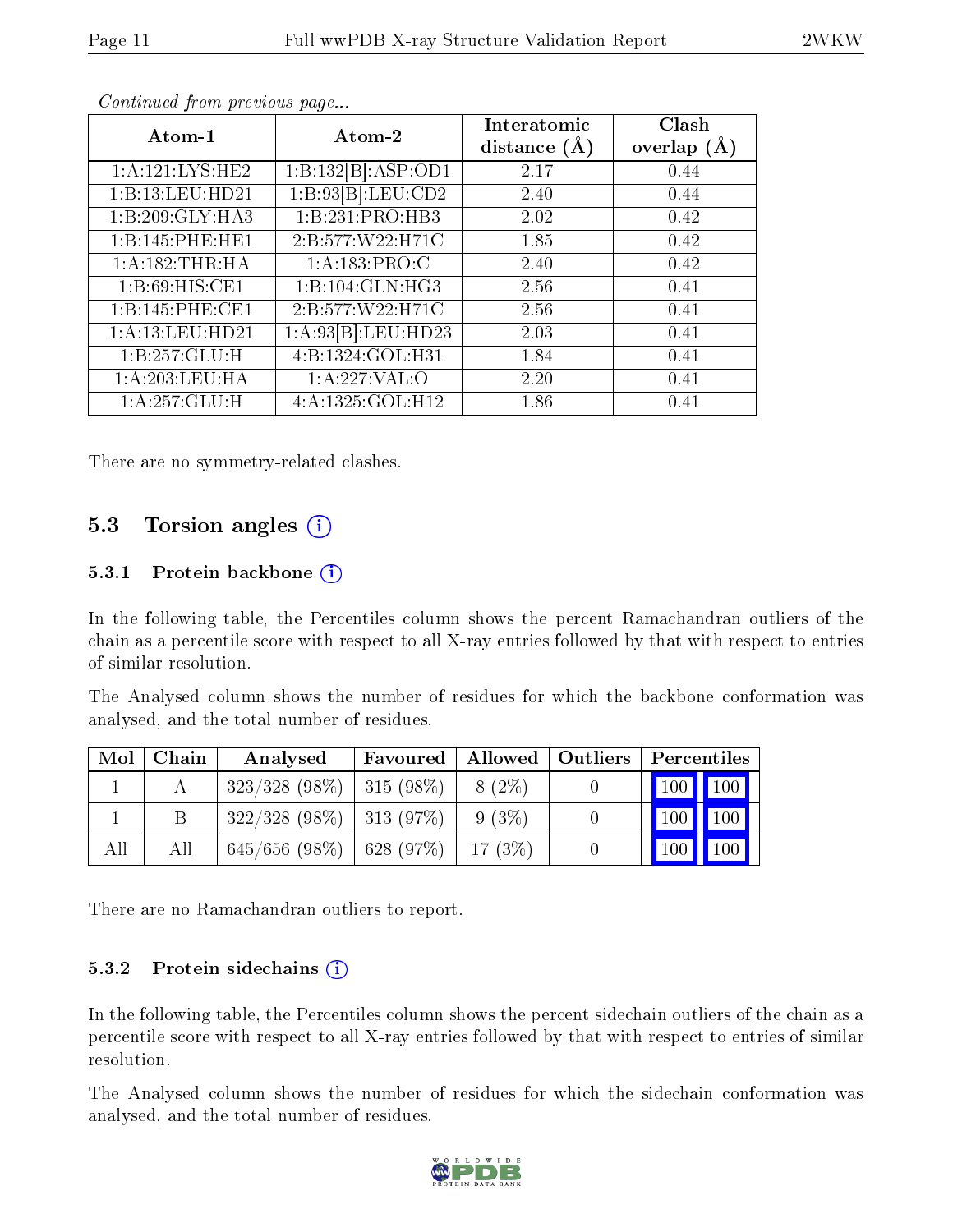| Mol | Chain | Analysed          | Rotameric   Outliers |          | Percentiles                   |
|-----|-------|-------------------|----------------------|----------|-------------------------------|
|     |       | $267/267$ (100%)  | $266(100\%)$         | $1(0\%)$ | 93 <br>$\vert 91 \vert \vert$ |
|     | B     | $266/267$ (100\%) | $263(99\%)$          | $3(1\%)$ | 73 77                         |
| All | All   | $533/534$ (100\%) | 529 (99%)            | $4(1\%)$ | 85<br>86                      |

All (4) residues with a non-rotameric sidechain are listed below:

| Mol | Chain | Res | Type       |
|-----|-------|-----|------------|
|     |       |     | CYS        |
|     |       | 71  | <b>CYS</b> |
|     |       | 89  | <b>ASP</b> |
|     |       |     | A S P      |

Some sidechains can be flipped to improve hydrogen bonding and reduce clashes. All (6) such sidechains are listed below:

| Mol | Chain | Res | Type       |
|-----|-------|-----|------------|
|     |       | 18  | <b>GLN</b> |
|     |       | 55  | <b>GLN</b> |
|     |       | 171 | <b>GLN</b> |
|     | R     | 18  | <b>GLN</b> |
|     | R     | 55  | <b>GLN</b> |
|     |       | 171 | <b>GLN</b> |

#### 5.3.3 RNA (1)

There are no RNA molecules in this entry.

### 5.4 Non-standard residues in protein, DNA, RNA chains (i)

There are no non-standard protein/DNA/RNA residues in this entry.

### 5.5 Carbohydrates (i)

There are no carbohydrates in this entry.

### 5.6 Ligand geometry (i)

16 ligands are modelled in this entry.

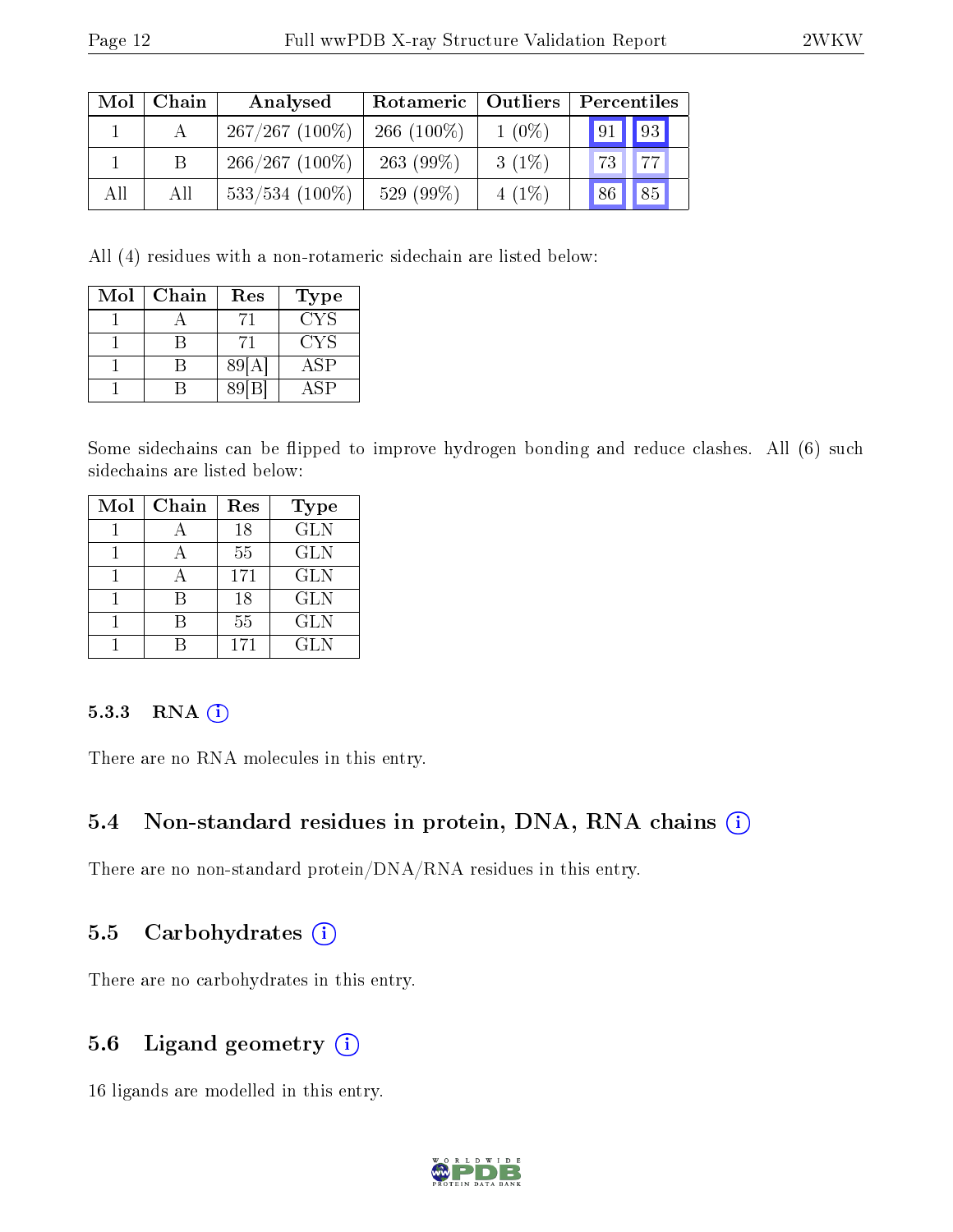In the following table, the Counts columns list the number of bonds (or angles) for which Mogul statistics could be retrieved, the number of bonds (or angles) that are observed in the model and the number of bonds (or angles) that are dened in the Chemical Component Dictionary. The Link column lists molecule types, if any, to which the group is linked. The Z score for a bond length (or angle) is the number of standard deviations the observed value is removed from the expected value. A bond length (or angle) with  $|Z| > 2$  is considered an outlier worth inspection. RMSZ is the root-mean-square of all Z scores of the bond lengths (or angles).

| Mol            | <b>Type</b>             | Chain            | Res  | Link                     |            | <b>Bond lengths</b> |                  |          | Bond angles |                |
|----------------|-------------------------|------------------|------|--------------------------|------------|---------------------|------------------|----------|-------------|----------------|
|                |                         |                  |      |                          | Counts     | RMSZ                | # $ Z  > 2$      | Counts   | RMSZ        | # $ Z  > 2$    |
| 3              | SO <sub>4</sub>         | $\boldsymbol{A}$ | 1329 | $\sim$                   | 4,4,4      | 0.21                | $\theta$         | 6,6,6    | 0.25        | $\theta$       |
| $\overline{4}$ | $\overline{\text{GOL}}$ | $\boldsymbol{A}$ | 1330 | $\blacksquare$           | 5,5,5      | 0.62                | $\theta$         | 5,5,5    | 0.24        | $\overline{0}$ |
| 3              | SO <sub>4</sub>         | $\overline{B}$   | 1323 | $\overline{\phantom{a}}$ | 4,4,4      | 0.14                | $\overline{0}$   | 6,6,6    | 0.13        | $\overline{0}$ |
| $\overline{4}$ | <b>GOL</b>              | $\mathbf{B}$     | 1327 | $\blacksquare$           | 5,5,5      | 0.32                | $\overline{0}$   | 5,5,5    | 0.64        | $\overline{0}$ |
| $\overline{4}$ | $\overline{\text{GOL}}$ | $\boldsymbol{A}$ | 1325 | $\blacksquare$           | 5,5,5      | 0.50                | $\overline{0}$   | 5,5,5    | 0.94        | $\overline{0}$ |
| $\overline{4}$ | GOL                     | $\bf{A}$         | 1326 | $\overline{\phantom{a}}$ | 5,5,5      | 0.35                | $\overline{0}$   | 5,5,5    | 0.36        | $\overline{0}$ |
| 3              | SO <sub>4</sub>         | $\boldsymbol{A}$ | 1324 | $\blacksquare$           | 4,4,4      | 0.23                | $\overline{0}$   | 6,6,6    | 0.32        | $\overline{0}$ |
| 3              | SO <sub>4</sub>         | $\mathbf{B}$     | 1328 | $\blacksquare$           | 4,4,4      | 0.17                | $\overline{0}$   | 6,6,6    | 0.11        | $\overline{0}$ |
| $\overline{2}$ | W <sub>22</sub>         | B                | 577  |                          | 15, 18, 18 | 0.89                | $\overline{0}$   | 17,25,25 | 1.76        | 1(5%)          |
| $\overline{2}$ | W <sub>22</sub>         | $\bf{A}$         | 577  |                          | 15, 18, 18 | 0.70                | $\overline{0}$   | 17,25,25 | 1.73        | 3(17%)         |
| $\overline{3}$ | SO <sub>4</sub>         | $\bf{A}$         | 1328 |                          | 4,4,4      | 0.14                | $\overline{0}$   | 6,6,6    | 0.13        | $\overline{0}$ |
| 3              | SO <sub>4</sub>         | $\bf{A}$         | 1323 | $\blacksquare$           | 4,4,4      | 0.18                | $\theta$         | 6,6,6    | 0.24        | $\theta$       |
| $\overline{4}$ | $\overline{\text{GOL}}$ | $\overline{B}$   | 1325 | $\blacksquare$           | 5,5,5      | 0.34                | $\theta$         | 5,5,5    | 0.24        | $\theta$       |
| $\overline{4}$ | GOL                     | $\bf{A}$         | 1327 |                          | 5,5,5      | 0.33                | $\theta$         | 5,5,5    | 0.48        | $\overline{0}$ |
| $\overline{4}$ | GOL                     | $\mathbf{B}$     | 1324 |                          | 5,5,5      | 0.43                | $\overline{0}$   | 5,5,5    | 1.08        | $\overline{0}$ |
| 3              | $\overline{SO4}$        | B                | 1326 |                          | 4,4,4      | 0.23                | $\boldsymbol{0}$ | 6,6,6    | 0.34        | $\overline{0}$ |

In the following table, the Chirals column lists the number of chiral outliers, the number of chiral centers analysed, the number of these observed in the model and the number defined in the Chemical Component Dictionary. Similar counts are reported in the Torsion and Rings columns. '-' means no outliers of that kind were identified.

| Mol            | <b>Type</b>     | Chain | Res  | Link | Chirals | <b>Torsions</b>           | Rings        |
|----------------|-----------------|-------|------|------|---------|---------------------------|--------------|
| 4              | GOL             | А     | 1330 |      |         | $\frac{4}{4/4}$<br>0/     |              |
| 4              | GOL             | Β     | 1327 |      |         | 3/4/4/4                   |              |
| 4              | GOL             | А     | 1325 |      |         | 4/4/4/4                   |              |
| 4              | GOL             | А     | 1326 |      |         | 4/4/4/4                   |              |
| 4              | GOL             | B     | 1324 |      |         | 4/4/4/4                   |              |
| $\overline{2}$ | W <sub>22</sub> | В     | 577  |      |         | $^{\prime}2/20/20$<br>0/  | /2/2<br>0/1/ |
| $\overline{2}$ | W22             | А     | 577  |      | -       | $^{\prime}2/20/20$<br>0/  | 0/1/2/2      |
| 4              | GOL             | B     | 1325 |      |         | $\frac{2}{4}/\frac{4}{4}$ |              |
| $\overline{4}$ | GOL             | А     | 1327 |      |         | 4/4/4/4                   |              |

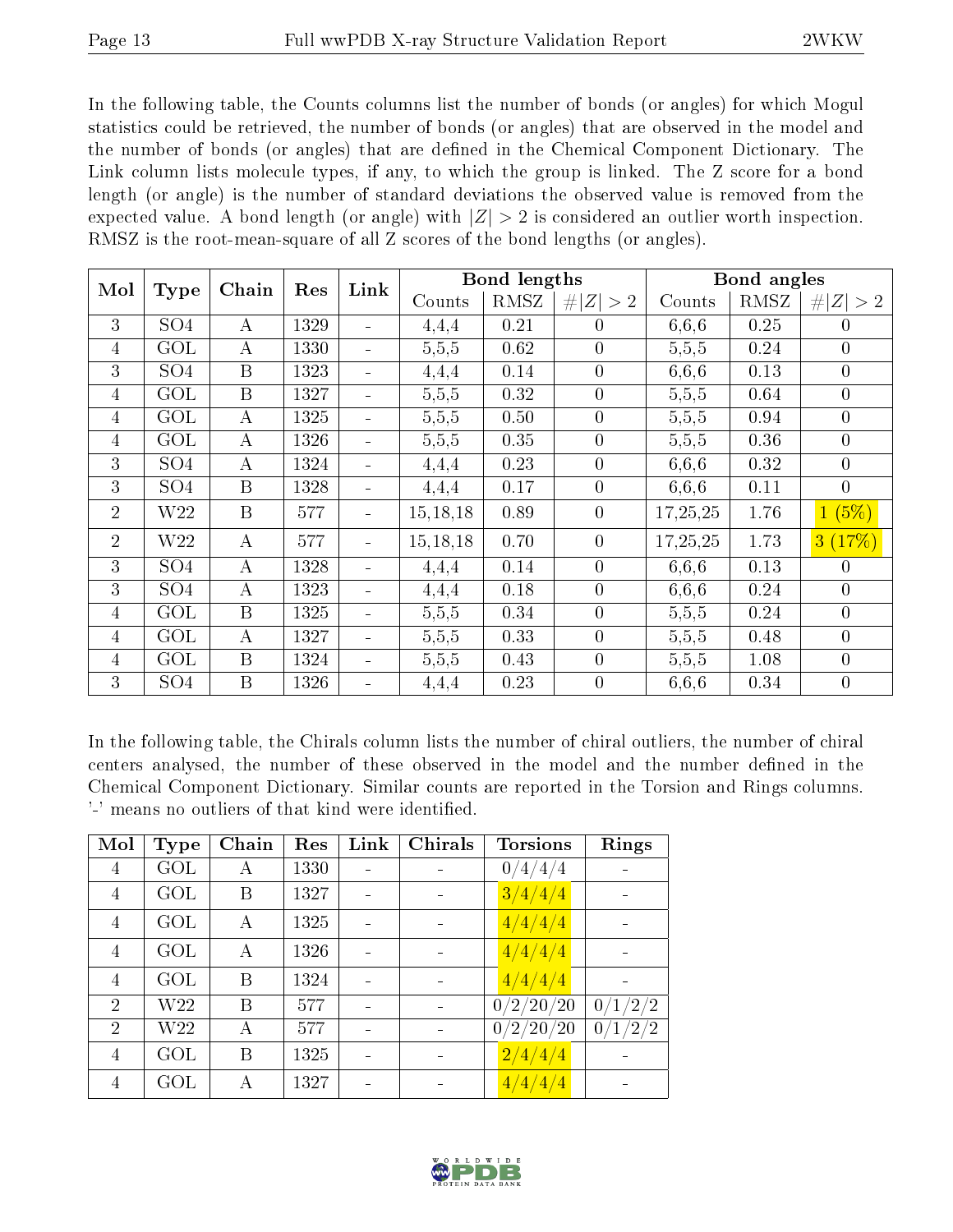There are no bond length outliers.

All (4) bond angle outliers are listed below:

| Mol                  | Chain | Res | Type | Atoms                        |         | $\sim$ Observed( $^o$ ) | Ideal(°) |
|----------------------|-------|-----|------|------------------------------|---------|-------------------------|----------|
| $\cdot$              |       | 577 | W22  | $C8-N1-C9$                   | 6.20    | 124.02                  | 118.54   |
| റ                    |       | 577 | W22. | $CS-N1-C9$                   | 4.94    | 122.90                  | 118.54   |
| $\ddot{\phantom{0}}$ |       | 577 | W22. | $\overline{\text{C7-C4-C3}}$ | $-2.71$ | 115 23                  | 119.67   |
| ച                    |       | 577 | W22. | $C3-C4-C5$                   | 2.24    | 120.53                  | 118.32   |

There are no chirality outliers.

| Mol            | ${\bf Chain}$    | Res  | Type         | Atoms                                                          |  |
|----------------|------------------|------|--------------|----------------------------------------------------------------|--|
| $\overline{4}$ | Β                | 1327 | GOL          | $O1-C1-C2-C3$                                                  |  |
| $\overline{4}$ | $\boldsymbol{A}$ | 1325 | GOL          | $O1-C1-C2-C3$                                                  |  |
| $\overline{4}$ | А                | 1325 | GOL          | $C1-C2-C3-O3$                                                  |  |
| 4              | А                | 1326 | $\rm GOL$    | C1-C2-C3-O3                                                    |  |
| 4              | Β                | 1325 | $\rm GOL$    | $O1-C1-C2-C3$                                                  |  |
| $\overline{4}$ | A                | 1327 | GOL          | $O1-C1-C2-C3$                                                  |  |
| 4              | B                | 1324 | $\rm GOL$    | $O1-C1-C2-C3$                                                  |  |
| $\overline{4}$ | B                | 1324 | $\rm GOL$    | $C1-C2-C3-O3$                                                  |  |
| $\overline{4}$ | B                | 1327 | GOL          | O1-C1-C2-O2                                                    |  |
| $\overline{4}$ | А                | 1325 | GOL          | $O1$ -C1-C2-O2                                                 |  |
| $\overline{4}$ | B                | 1324 | $\rm GOL$    | O1-C1-C2-O2                                                    |  |
| 4              | Β                | 1324 | $\rm GOL$    | O <sub>2</sub> -C <sub>2</sub> -C <sub>3</sub> -O <sub>3</sub> |  |
| $\overline{4}$ | А                | 1326 | $\rm GOL$    | $O1-C1-C2-C3$                                                  |  |
| $\overline{4}$ | $\boldsymbol{A}$ | 1325 | GOL          | $O2$ -C2-C3-O3                                                 |  |
| $\overline{4}$ | А                | 1326 | GOL          | O1-C1-C2-O2                                                    |  |
| $\overline{4}$ | A                | 1326 | $\rm GOL$    | O2-C2-C3-O3                                                    |  |
| $\overline{4}$ | $\boldsymbol{A}$ | 1327 | GOL          | O1-C1-C2-O2                                                    |  |
| $\overline{4}$ | Β                | 1325 | $_{\rm GOL}$ | O1-C1-C2-O2                                                    |  |
| $\overline{4}$ | А                | 1327 | $\rm GOL$    | $O2$ -C <sub>2</sub> -C <sub>3</sub> -O <sub>3</sub>           |  |
| $\overline{4}$ | $\boldsymbol{A}$ | 1327 | GOL          | $C1-C2-C3-O3$                                                  |  |
| $\overline{4}$ | B                | 1327 | $\rm GOL$    | $O2$ -C2-C3-O3                                                 |  |

All (21) torsion outliers are listed below:

There are no ring outliers.

3 monomers are involved in 12 short contacts:

|  |      |      | Mol   Chain   Res   Type   Clashes   Symm-Clashes |
|--|------|------|---------------------------------------------------|
|  | 1325 | -GOL |                                                   |
|  |      | WOO  |                                                   |
|  |      |      |                                                   |

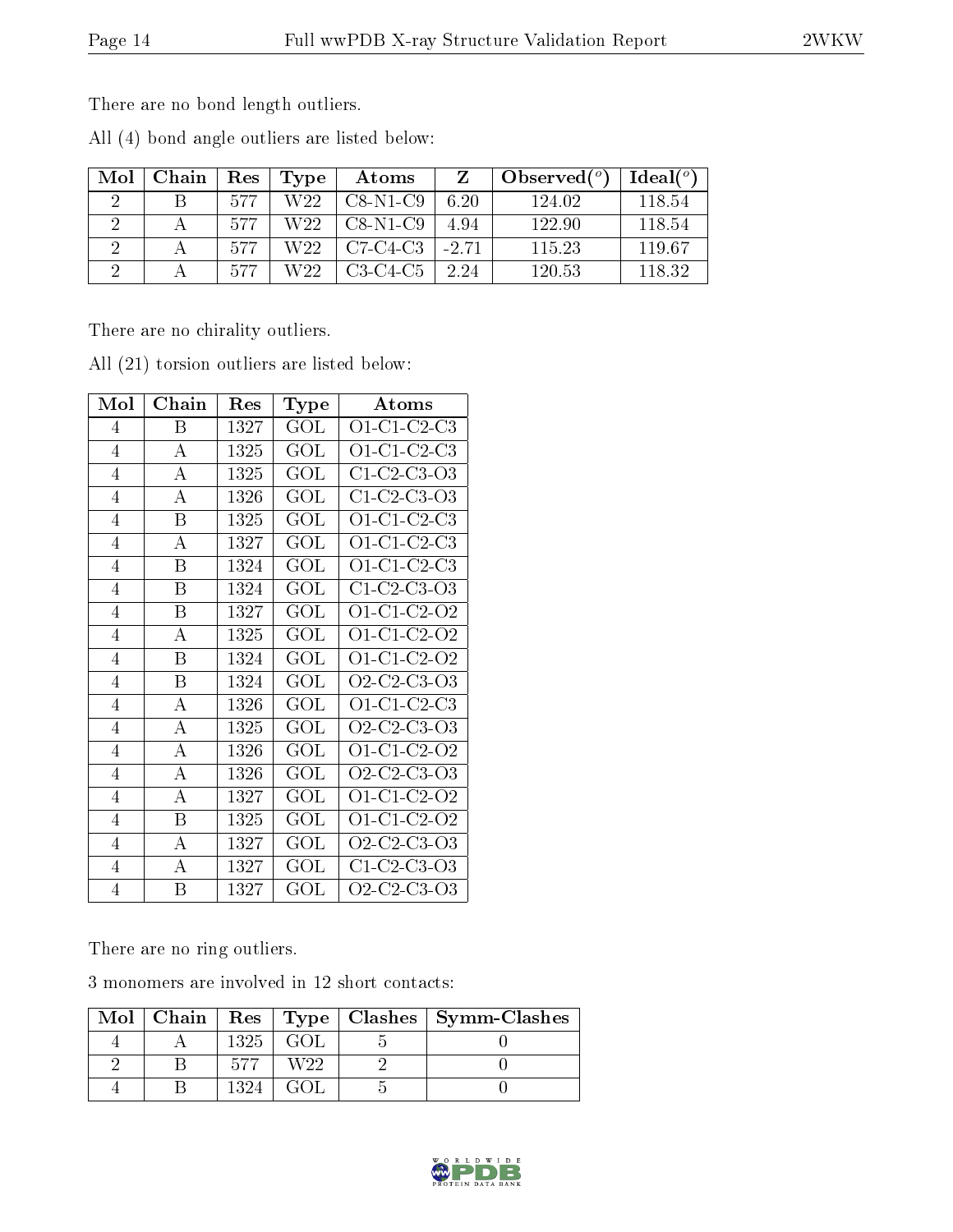## 5.7 [O](https://www.wwpdb.org/validation/2017/XrayValidationReportHelp#nonstandard_residues_and_ligands)ther polymers (i)

There are no such residues in this entry.

## 5.8 Polymer linkage issues (i)

There are no chain breaks in this entry.

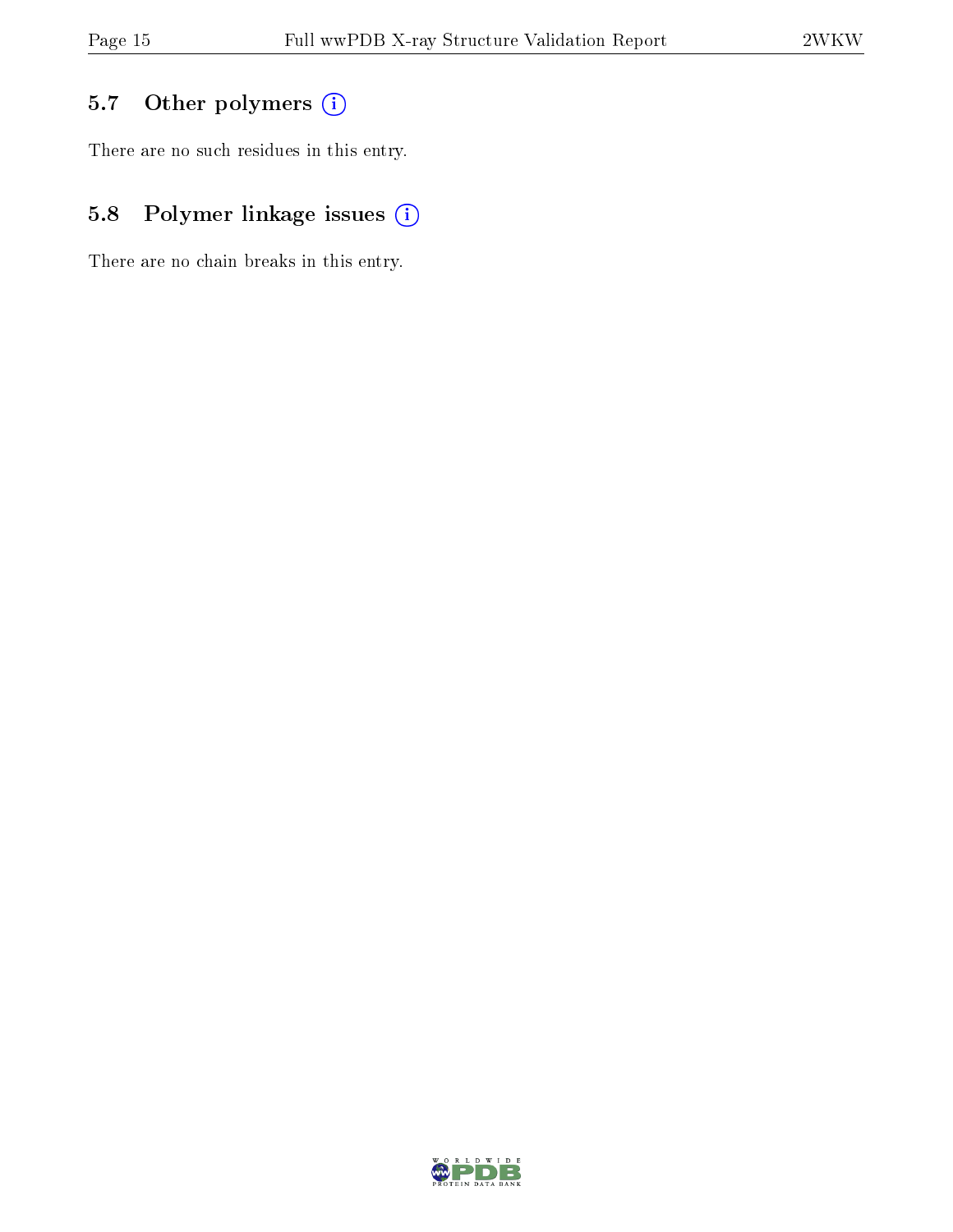## 6 Fit of model and data  $(i)$

### 6.1 Protein, DNA and RNA chains  $(i)$

In the following table, the column labelled  $#RSRZ> 2'$  contains the number (and percentage) of RSRZ outliers, followed by percent RSRZ outliers for the chain as percentile scores relative to all X-ray entries and entries of similar resolution. The OWAB column contains the minimum, median,  $95<sup>th</sup>$  percentile and maximum values of the occupancy-weighted average B-factor per residue. The column labelled ' $Q< 0.9$ ' lists the number of (and percentage) of residues with an average occupancy less than 0.9.

| Mol | Chain | Analysed                 | ${ <\hspace{-1.5pt}{\mathrm{RSRZ}} \hspace{-1.5pt}>}$ | $\rm \#RSRZ{>}2$      | $\overline{\text{OWAB(A}^2)}$ | $\mathrm{Q} {<} 0.9$ |
|-----|-------|--------------------------|-------------------------------------------------------|-----------------------|-------------------------------|----------------------|
|     |       | $\frac{1315}{328}$ (96%) | $-0.61$                                               | $10(3\%)$ 47<br>4147  | 13, 21, 39, 79                |                      |
|     | B     | $315/328$ (96\%)         | $-0.48$                                               | $12(3\%)$<br>40<br>40 | 14, 24, 41, 80                |                      |
| All | All   | $630/656(96\%)$          | $-0.55$                                               | $22(3\%)$<br>44<br>44 | 13, 23, 41, 80                |                      |

All (22) RSRZ outliers are listed below:

| Mol            | Chain                   | Res              | Type                                   | <b>RSRZ</b>      |
|----------------|-------------------------|------------------|----------------------------------------|------------------|
| $\mathbf{1}$   | $\overline{A}$          | 37 <sup>2</sup>  | PRO                                    | 8.4              |
| $\mathbf{1}$   | $\overline{\mathrm{B}}$ | 322              | <b>ALA</b>                             | 6.7              |
| $\overline{1}$ | $\overline{\mathrm{B}}$ | 8                | <b>THR</b>                             | 6.3              |
| $\overline{1}$ | B                       | 9                | PRO                                    | 5.7              |
| $\overline{1}$ | $\overline{\rm A}$      | $\overline{39}$  | <b>TYR</b>                             | 5.6              |
| $\mathbf{1}$   | $\overline{\rm A}$      | 38               | LYS.                                   | 5.5              |
| $\overline{1}$ | $\overline{\rm A}$      | $10\,$           | $\mathrm{AL}\bar{\mathrm{A}}$          | 5.5              |
| $\overline{1}$ | $\overline{A}$          | 8                | THR                                    | $\overline{5.3}$ |
| $\mathbf{1}$   | $\overline{\rm A}$      | 322              | <b>ALA</b>                             | 5.2              |
| $\overline{1}$ | $\overline{\mathrm{B}}$ | 182              | THR                                    | 4.6              |
| $\mathbf{1}$   | $\overline{\mathrm{B}}$ | 10               | <b>ALA</b>                             | 4.6              |
| $\overline{1}$ | $\overline{\rm A}$      | $\overline{9}$   | PRO                                    | 4.4              |
| $\overline{1}$ | $\overline{\mathrm{B}}$ | 37               | PRO                                    | 3.2              |
| $\overline{1}$ | $\overline{\rm A}$      | 36               | <b>SER</b>                             | 2.7              |
| $\overline{1}$ | $\overline{\rm A}$      | 59[A]            | $\overline{\rm{ARG}}$                  | 2.6              |
| $\overline{1}$ | $\overline{\mathrm{B}}$ | $59 \bar{\rm A}$ | ARG                                    | 2.6              |
| $\overline{1}$ | $\overline{\mathrm{B}}$ | $\overline{38}$  | LYS.                                   | 2.5              |
| $\mathbf{1}$   | $\boldsymbol{B}$        | 280              | <b>GLY</b>                             | 2.3              |
| $\overline{1}$ | B                       | 278              | $\overline{A}\overline{L}\overline{A}$ | 2.3              |
| $\overline{1}$ | $\overline{\mathrm{B}}$ | 156              | <b>LYS</b>                             | 2.2              |
| $\overline{1}$ | $\overline{\rm A}$      | 156              | <b>LYS</b>                             | 2.2              |
| $\mathbf{1}$   | Β                       | 11               | GLY                                    | 2.1              |